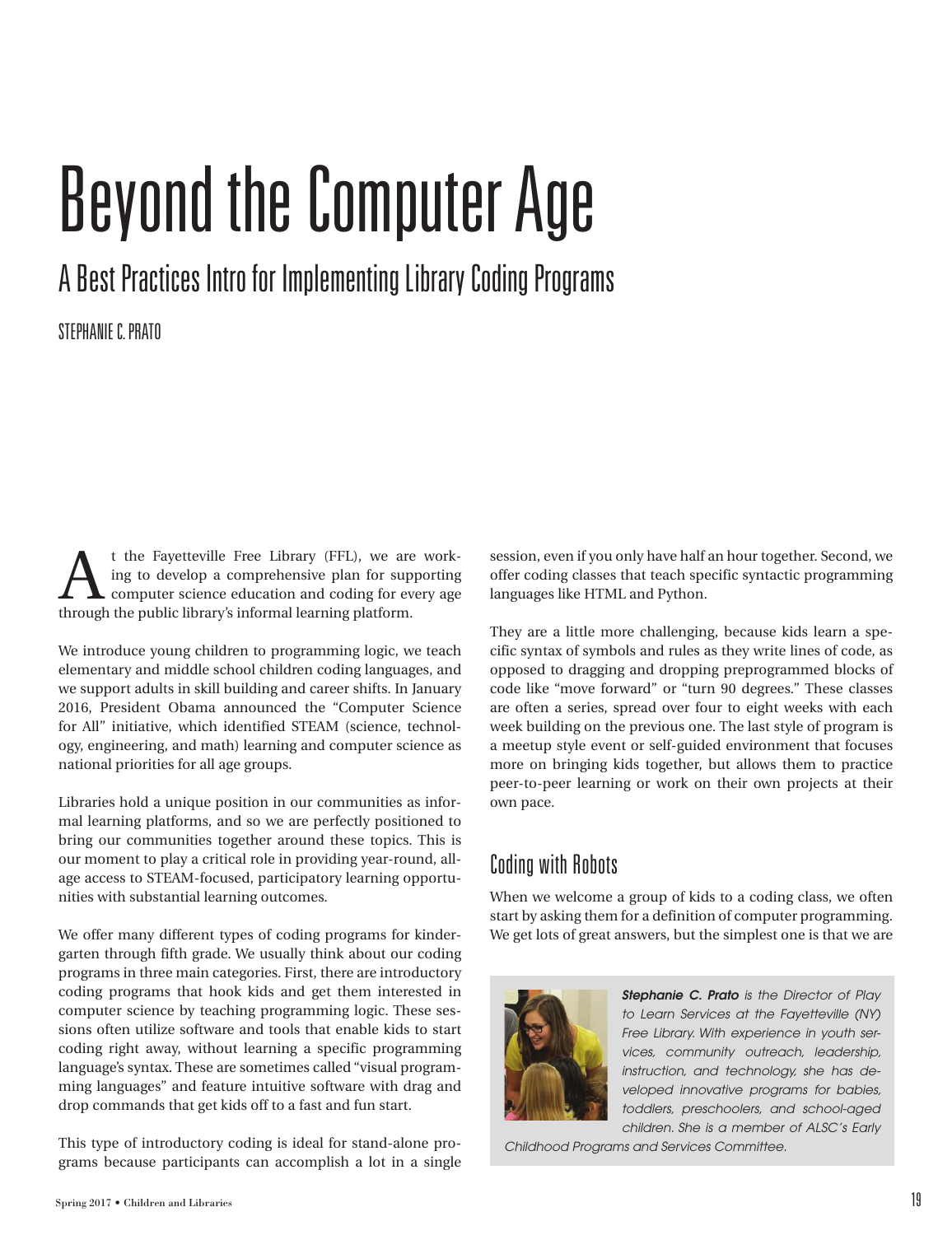

A second grade class visited the FFL for a field trip and they learned to program the library's Dash robots. Each group wrote a story and then programmed Dash to act it out, combining English/Language Arts and STEM skills.

writing a set of instructions to perform a task. Robots are a great visual expression of this idea and make for a very interactive coding experience. In fact, these tools are so easy to learn that every member of our professional staff has facilitated a coding program using one of these bots.

# Dash Robots

Sounds like "ay yai yai" and "yippee!" fill the room when we code with the Dash robots. These bots from Wonder Workshop quickly come alive in the hands of our kindergarten through fifth graders. Dash is a robot that can move around, make sounds, light up, and even respond to stimuli in the environment when its sensors detect a sound or an obstruction. The robot, which costs about \$150, is controlled via Bluetooth by a free iPad app called Blockly. The app allows kids to drag and drop blocks of code like "Forward 50cm Fast" and "Say Hi."

This tool is great for younger and older kids alike because it has an intuitive interface and it is instantly gratifying to see Dash act out your code. You can also start to introduce some more advanced concepts, like conditionals, in a relatively simple way. We have used a single Dash robot with groups of up to five students, sometimes around prompts like "tell a story with Dash as your main character and have him respond to three things around him." This helps kids to begin thinking about more complex code, like "If Dash Obstacle In Front" then, what should happen?

## LEGO Robots

If you do any kind of LEGO Robotics programming at your library, you are already coding! We own both the LEGO Mindstorm and WeDo kits, which we offer kids a hands-on introduction to robotics, engineering, and computer science. Unlike Dash, the LEGO robots come in pieces, and participants

Code.org: <https://code.org/> Codecademy: https:/[/www.codecademy.com/](https://www.codecademy.com/) Code School: http:/[/www.codeschool.com/](https://www.codeschool.com/) Free Code Camp: http:/[/www.freecodecamp.com/](https://www.freecodecamp.com/) W3Schools: http://[www.w3schools.com/](http://www.w3schools.com/) CS Unplugged: <http://csunplugged.org/> Scratch: <https://scratch.mit.edu/> Thimble HTML editor: <https://thimble.mozilla.org/en-US/>

have to build their bot before programming it. Most kids already know the LEGO brand, so the building part is familiar, even though the coding might be new. We typically follow a set of instructions to create a certain type of robot, and then work together to program it to do something.

The software features block commands (similar to Dash) that you drag, drop, and string together. Then, the robot plugs into the computer, allowing you to upload and execute your code. These are some of our most popular coding programs with up to twenty-four participants in each session.

We use LEGO WeDo kits with kindergarten through second graders and typically put them in teams of two. The third through fifth graders build the LEGO Mindstorms and work in teams of three or four. Last year, more than one hundred students participated in our LEGO Robotics programs, developing skills around teamwork, creative problem solving, coding, and engineering.

#### **Ozobot**

Ozobot is a tiny robot about the size of a ping-pong ball. It doesn't make sounds or have animations, but it is unique in the way it is programmed. Ozobot follows lines on paper, detects colors, and is programmed by drawing. Kids can draw paths for Ozobot, which will change color depending on what color marker you use. It knows four colors—black, red, blue, and green, and different patterns of colors indicate different commands. Ozobot reads short dashes of color and responds accordingly. A dash of red, black, and red, for example, means "slow," while blue, black, blue means "fast." You can also download free apps Ozobot, and OzoGroove to use with this bot, but so far, we've stuck to pen and paper with our kindergarten through fifth graders.